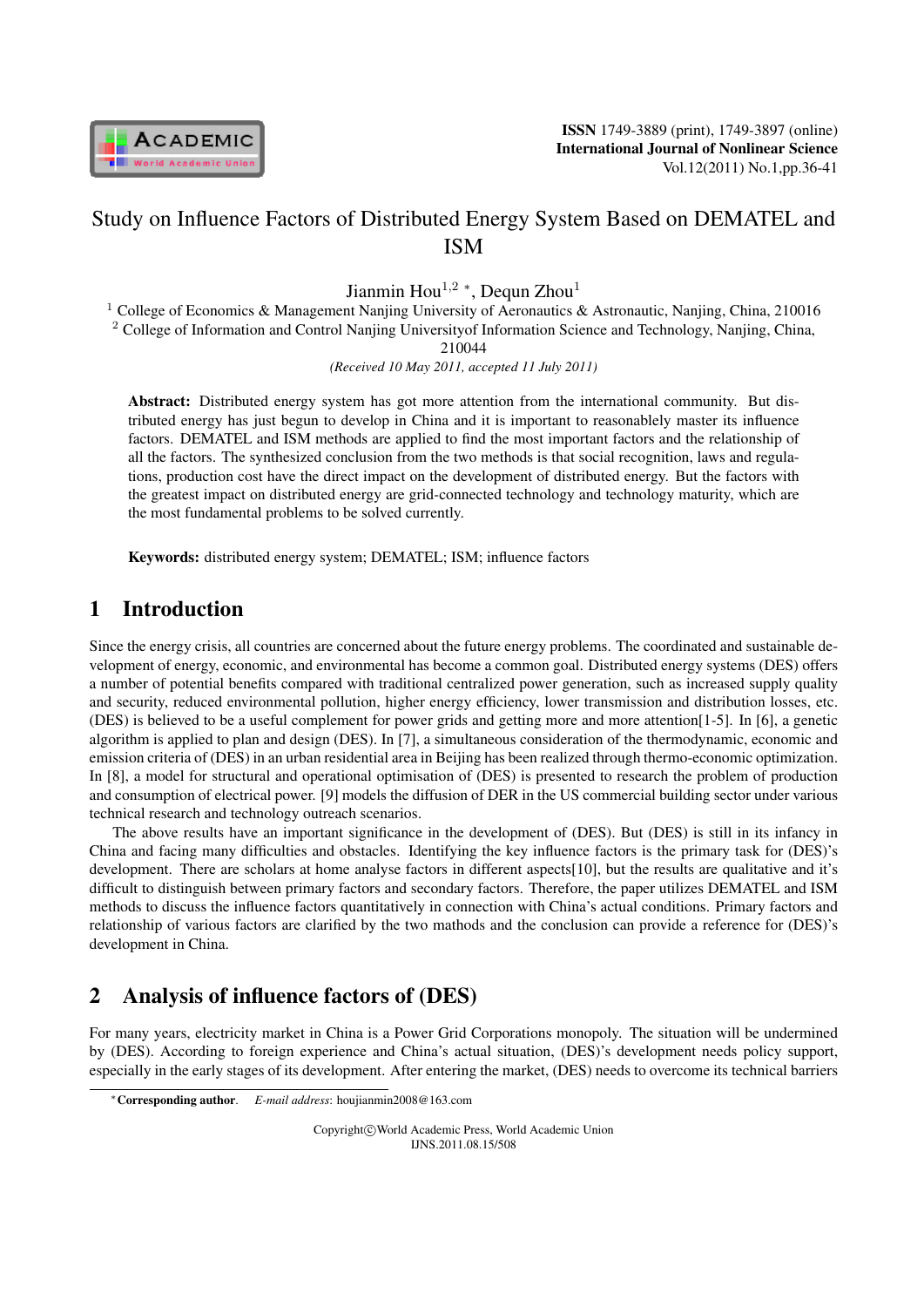and consider a series of grid-connected issues about technique and management. Therefore, (DES)'s development is not a simple problem of technology introduction, but a complexity problem that needs to consider numerous factors from power grids, government and market.

Main influence factors from power grids, government and market are extracted according to the available researches of literatures and investigations[11-14]. Feed-in tariff, restructure cost, grid-connected technology and cooperation management can be seen as the most concerned issuses for the cooperation between (DES) and power grids. Government's initiatives such as preferential policies, laws and regulations, electricity regulation and permit approval play an important role in the development of (DES). Technology maturity, social recognition, financing channel and production cost are the challenges (DES) receives in the market environment. Key influence factors system of (DES) is summarized in Figure 1.



GT: grid-connected technology FT: feed-in tariff RC: restructure cost CM: cooperation management PA: permit approval PP: preferential policies ER: electricity regulation LR: laws and regulations TM: technology maturity SR: social recognition FC: financing channel PC: production cost

Figure 1: Influence factors system of (DES).

In order to clarify relationship of various factors in the factors system, a questionnaires is designed and distributed to30 experts by e-mail, including power grids staff, government officials and (DES) technical staff. Proportion of survey personnel is 30%, 30% and 40%. 30 questionnaires were sent and 26 valid questionnaires were returned. Recovery percent is 86.7%. Influence relationship between every two factors is shown in Table 1. If more than 50% results believe there are direct influence between two factors, the corresponding element value is 1, otherwise it is 0..

| factor         |          | $\overline{2}$ | 3        | $\overline{4}$ | 5        | 6        | ⇁        | 8            | 9        | 10       | 11       | 12       |
|----------------|----------|----------------|----------|----------------|----------|----------|----------|--------------|----------|----------|----------|----------|
|                | 0        | $\theta$       | $\theta$ |                | $\theta$ | $\theta$ | $\theta$ | 1<br>ш       | н        | $\theta$ | $\theta$ | $\theta$ |
| 2              | $\theta$ | $\theta$       | $\theta$ | $\theta$       | $\theta$ | 1        | $\theta$ | 0            | $\Omega$ | $\theta$ | $\theta$ | $\theta$ |
| 3              | 0        | $\Omega$       | $\theta$ |                | $\theta$ | 0        | $\theta$ | 0            | 0        | 0        | $\Omega$ | $\theta$ |
| $\overline{4}$ | 0        |                | $\Omega$ | $\Omega$       | $\Omega$ | 0        | $\Omega$ |              | $\Omega$ |          | $\Omega$ | $\Omega$ |
| 5              | $\theta$ | $\theta$       | $\theta$ | $\theta$       | $\Omega$ | $\theta$ | $\theta$ | $\Omega$     | $\Omega$ | 0        | $\theta$ |          |
| 6              | $\Omega$ | $\theta$       | $\theta$ | $\theta$       | $\theta$ | $\theta$ | $\Omega$ | 0            | $\Omega$ |          | $\Omega$ |          |
| 7              | 0        | $\theta$       | $\theta$ | $\theta$       | $\theta$ |          | $\theta$ | п            | $\Omega$ | 0        | $\theta$ |          |
| 8              | $\theta$ |                | $\theta$ | $\theta$       |          | $\theta$ | $\theta$ | 0            | $\theta$ |          | $\Omega$ | $\theta$ |
| 9              |          | $\theta$       | 0        | $\Omega$       | $\theta$ | 0        | $\theta$ | $\mathbf{0}$ | 0        |          | $\Omega$ |          |
| 10             | 0        | $\Omega$       | 0        | $\Omega$       |          | $\Omega$ | $\theta$ |              | $\Omega$ | 0        |          | 0        |
| 11             | 0        | $\Omega$       | $\theta$ | $\theta$       | $\theta$ | $\theta$ | $\Omega$ | 0            | $\Omega$ | 0        | $\Omega$ |          |
| 12             | 0        | $\Omega$       | 0        | $\Omega$       | $\Omega$ | $\theta$ |          | 0            | $\Omega$ |          | $\Omega$ | $\Omega$ |

Table 1: Relationship of the influence factors of (DES)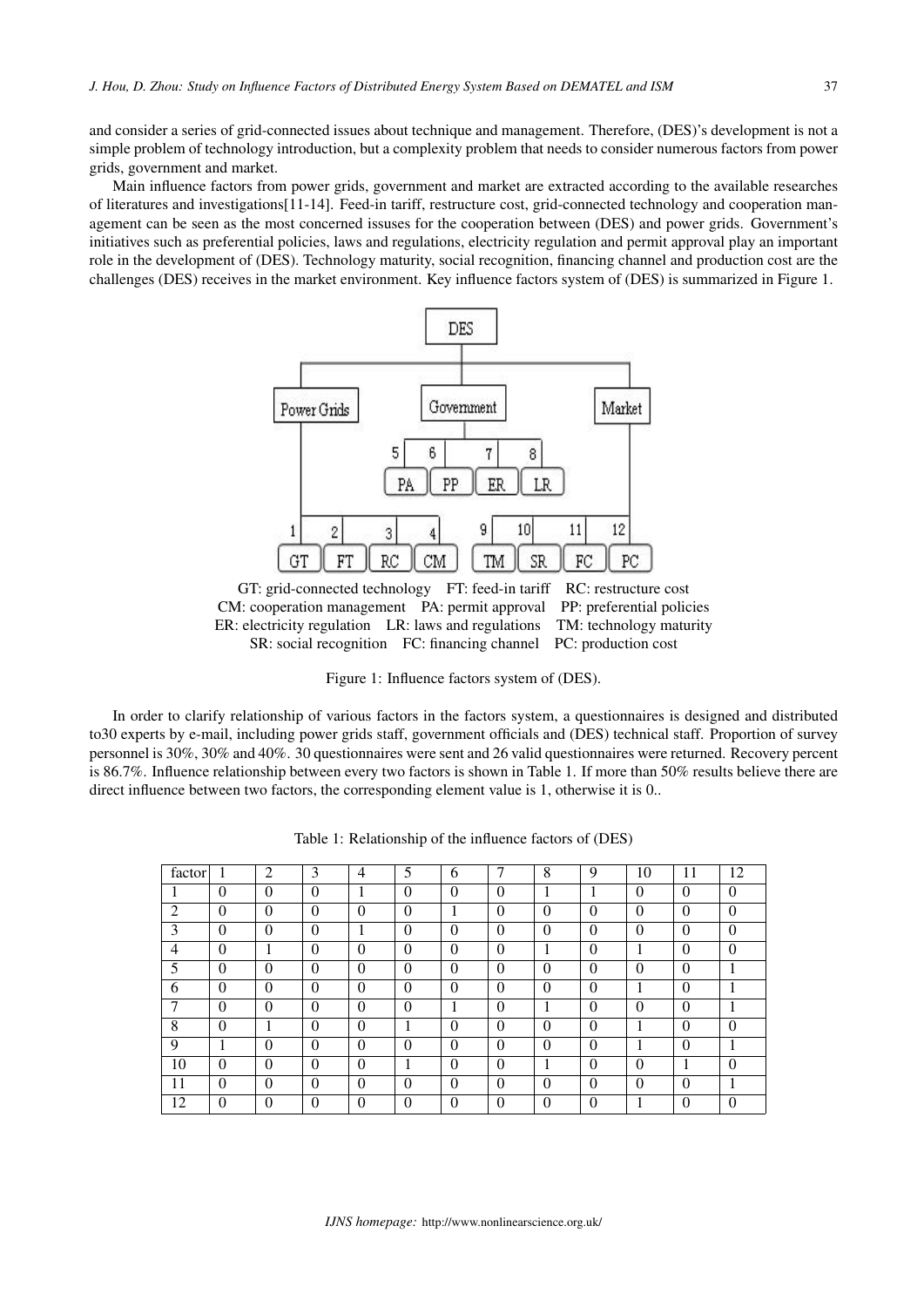## 3 Analysis of key factors based on DEMATEL method

#### 3.1 Direct influence matrix

According to Table 1, direct influence matrix is represented by a n-order matrix  $X = \left( a_{ij} \right)_{n \times n}$ , where  $a_{ij}$  denotes the influence relationship between factor i and factor j.  $a_{ij} = 1$  means that factor i has a direct impact on factor j, otherwise the element value is 0. In order to ensure computing convergence, regularization matrix is composed by the matrix elements divided by the maximum of summation of each row of matrix.

### 3.2 Combined influence matrix

In order to analyze mutual relationship between factors, combined influence matrix is calculated, which is represented by Eq. (1).

$$
T = X + X^2 + \dots + X^n = X(I - X)^{-1}
$$
\n<sup>(1)</sup>

According to the elements of matrix T, further calculation can get influence degree, influenced degree, centrality degree and reason degree of each element, which is shown in Table 2.

| -------<br>----- |       |          |       |                |          |       |       |          |       |          |          |          |
|------------------|-------|----------|-------|----------------|----------|-------|-------|----------|-------|----------|----------|----------|
| factor           |       |          |       | $\overline{4}$ |          | O     |       |          |       | 10       |          | 12       |
| Effect           | .204  | 0.331    | 0.405 | 1.024          | 0.276    | 0.654 | 0.986 | 0.899    | .094  | 0.890    | 0.276    | 0.378    |
| degree           |       |          |       |                |          |       |       |          |       |          |          |          |
| centrality       | 1.454 | .081     | 0.405 | 1.474          | .297     | .204  | 0.986 | 2.200    | 1.344 | 2.696    | 0.837    | 1.855    |
| degree           |       |          |       |                |          |       |       |          |       |          |          |          |
| reason           | 0.954 | $-0.419$ | 0.405 | 0.574          | $-0.746$ | 0.104 | 0.986 | $-0.402$ | 0.844 | $-0.915$ | $-0.286$ | $-1.098$ |
| degree           |       |          |       |                |          |       |       |          |       |          |          |          |

Table 2: Influence degree, centrality degree and reason degree.

#### 3.3 Analysis of results

As can be seen from Table 2, factors with the greatest influence degree are grid-connected technology, technology maturity and cooperation management. These factors are fundamental problems for (DES)'s development. Only when grid-connected technology is solved and cooperation management is standardized can (DES) enter market successfully. Of course, technology maturity is the basic existence condition.

Factors with the greatest centrality degree are social recognition, laws and regulations and production cost. These factors play a very important role in (DES)'s development. When (DES) is recognized by society it will get large-scale development, otherwise there are only a number of demonstration projects. The long-term development of (DES) depends on its legalized status in the form of law and favorable production cost.

Factors with the greatest reason degree are electricity regulation, grid-connected technology and technology maturity, which are reason factors. They affect (DES)'s development fundamentally and have greater effect on other factors.

The above results indicate the relative importance and the different role of various factors in the horizontal direction. In order to identify the relationship of factors and propose targeted measures, a hierarchical order is sorted vertically with ISM method.

## 4 Hierarchical model of factors based on ISM method

Interpretative Structural Modelling (ISM) method describes the relationship among various factors by multi-level hierarchical structure and makes the criss-crossing relationship clear. In order to build Interpretative Structural Mode, adjacency matrix composed of the factors is calculated to get reachable matrix and hierarchical division.

#### 4.1 Reachable matrix

Adjacency matrix is established according to Table 1 and represented with matrix A. Reachable matrix is obtained by boolean operation for adjacency matrix, which presents all influence relationship among various factors. Reachable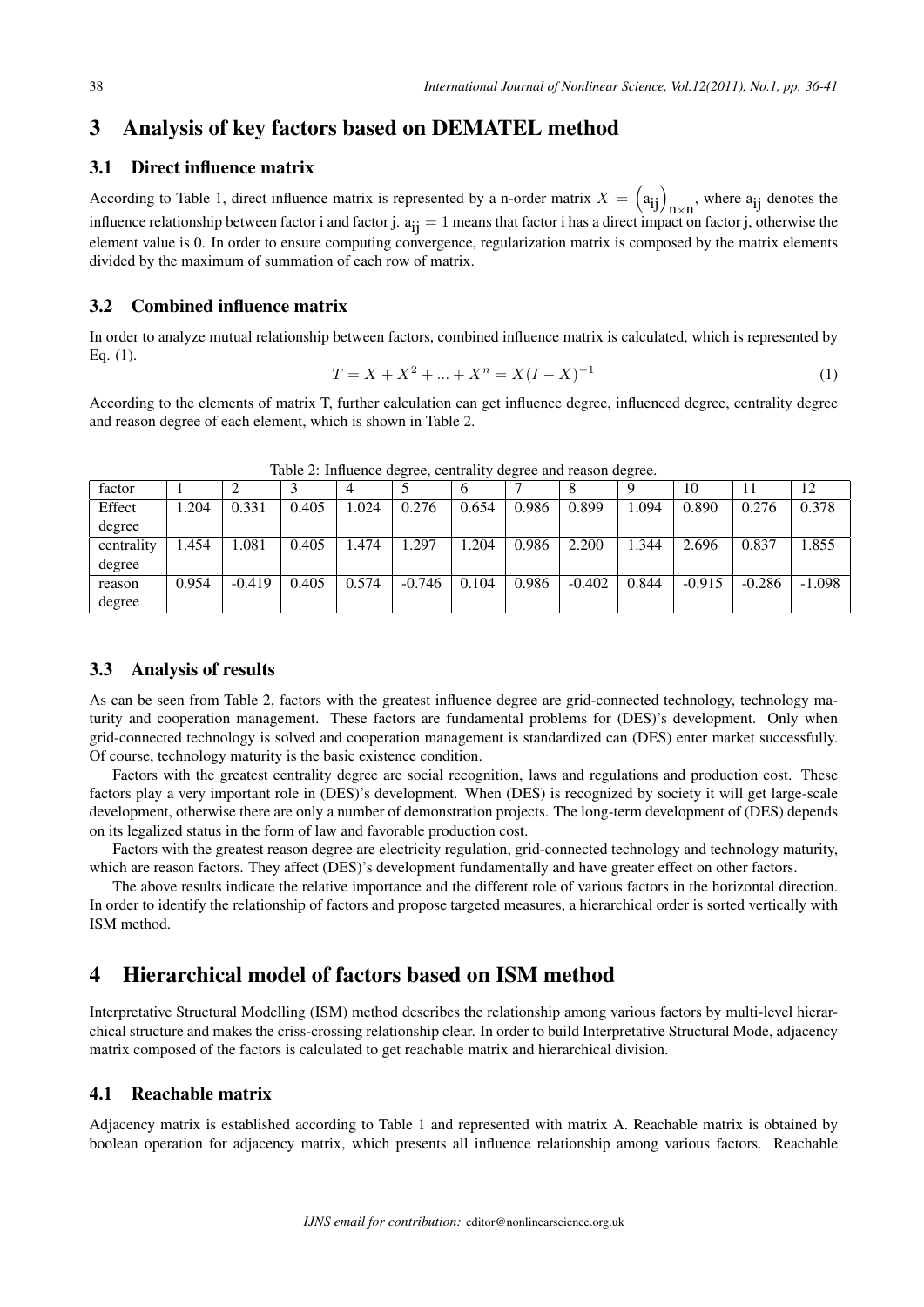matrix is represented by Eq.(2).

$$
M = (A + I)^6 = \left[\begin{array}{rrrrrrrr} 1 & 1 & 0 & 1 & 1 & 1 & 0 & 1 & 1 & 1 & 1 & 1 & 1 \\ 0 & 1 & 0 & 0 & 1 & 1 & 0 & 1 & 0 & 1 & 1 & 1 & 1 \\ 0 & 1 & 1 & 1 & 1 & 0 & 1 & 0 & 1 & 1 & 1 & 1 \\ 0 & 1 & 0 & 1 & 1 & 1 & 0 & 1 & 0 & 1 & 1 & 1 & 1 \\ 0 & 1 & 0 & 0 & 1 & 1 & 0 & 1 & 0 & 1 & 1 & 1 & 1 \\ 0 & 1 & 0 & 0 & 1 & 1 & 0 & 1 & 0 & 1 & 1 & 1 & 1 \\ 0 & 1 & 0 & 0 & 1 & 1 & 0 & 1 & 0 & 1 & 1 & 1 & 1 \\ 1 & 1 & 0 & 1 & 1 & 1 & 0 & 1 & 0 & 1 & 1 & 1 & 1 \\ 0 & 1 & 0 & 0 & 1 & 1 & 0 & 1 & 0 & 1 & 1 & 1 & 1 \\ 0 & 1 & 0 & 0 & 1 & 1 & 0 & 1 & 0 & 1 & 1 & 1 & 1 \\ 0 & 1 & 0 & 0 & 1 & 1 & 0 & 1 & 0 & 1 & 1 & 1 \end{array}\right],
$$
 (2)

where matrix element 1 indicates that the row factor has a direct or indirect impact on the column factor (including self-related relation of factors), otherwise matrix element is 0.

#### 4.2 Division of factor level

In reachable matrix M, factors that can not reach the other factors besides themselves are known as the highest factors. Find all the highest factors and divide them into a set. It is seen as the first-class factors set. Then remove the row and the column corresponding to the highest factors from reachable matrix and continue to look for the new set of the highest factors in the rest of the matrix. The rest may be deduced by analogy. All sets of the highest factors are found and divided into three levels with regard to the 12 factors in the matrix. The division is represented by Eq.(3).

$$
L1 = \{f_2, f_5, f_6, f_8, f_{10}, f_{11}, f_{12}\}, L2 = \{f_4, f_7\}L3 = \{f_1f_3, f_9\}
$$
\n
$$
(3)
$$

where  $f_i$  indicates factor i.

According to the levels of division, the factors are sorted and the matrix becomes reduced reachable matrix by removing the strongly connected domain. The reduced reachable matrix is represented by Eq.(4).

$$
M^* = \left[ \begin{array}{rrrrr} 1 & 0 & 0 & 0 & 0 \\ 1 & 1 & 0 & 0 & 0 \\ 1 & 0 & 1 & 0 & 0 \\ 1 & 1 & 0 & 1 & 0 \\ 1 & 1 & 0 & 0 & 1 \end{array} \right] \tag{4}
$$

According to the reduced reachable matrix, multi-level hierarchical structure is established for the influencing factors of (DES)'s development that is shown in Figure 2.

#### 4.3 Analysis of results

The bottom factors are the most basic and objective factors which can be seen as the deepest reasons. Technology maturity is the prerequisite for (DES)'s development. Mature technology and reduced restructure cost make it easier to reach gridconnected protocol, and thus also lower the market threshold for (DES).

The middle lever is a soft support. Strengthening the cooperation between power grid companies and (DES) contributes to provide a favorable living environment for (DES)'s development. If electricity regulation focuses more on environmental benefits, service quality and supply security, (DES)'s development will be more popular.

Surface factors have the most direct impact on (DES)'s development. Some measures of government will help to break market monopoly and encourage (DES)'s development, such as simplifying permit approval procedures, providing financial subsidies or tax relief, regulating grid-connected standards in form of laws and regulations, legalizing (DES) in law, etc. Production cost, financing channel, social acceptance are the existence foundation of (DES), whose importance for (DES) is self-evident. But these factors are also affected by many other factors and can only be improved gradually.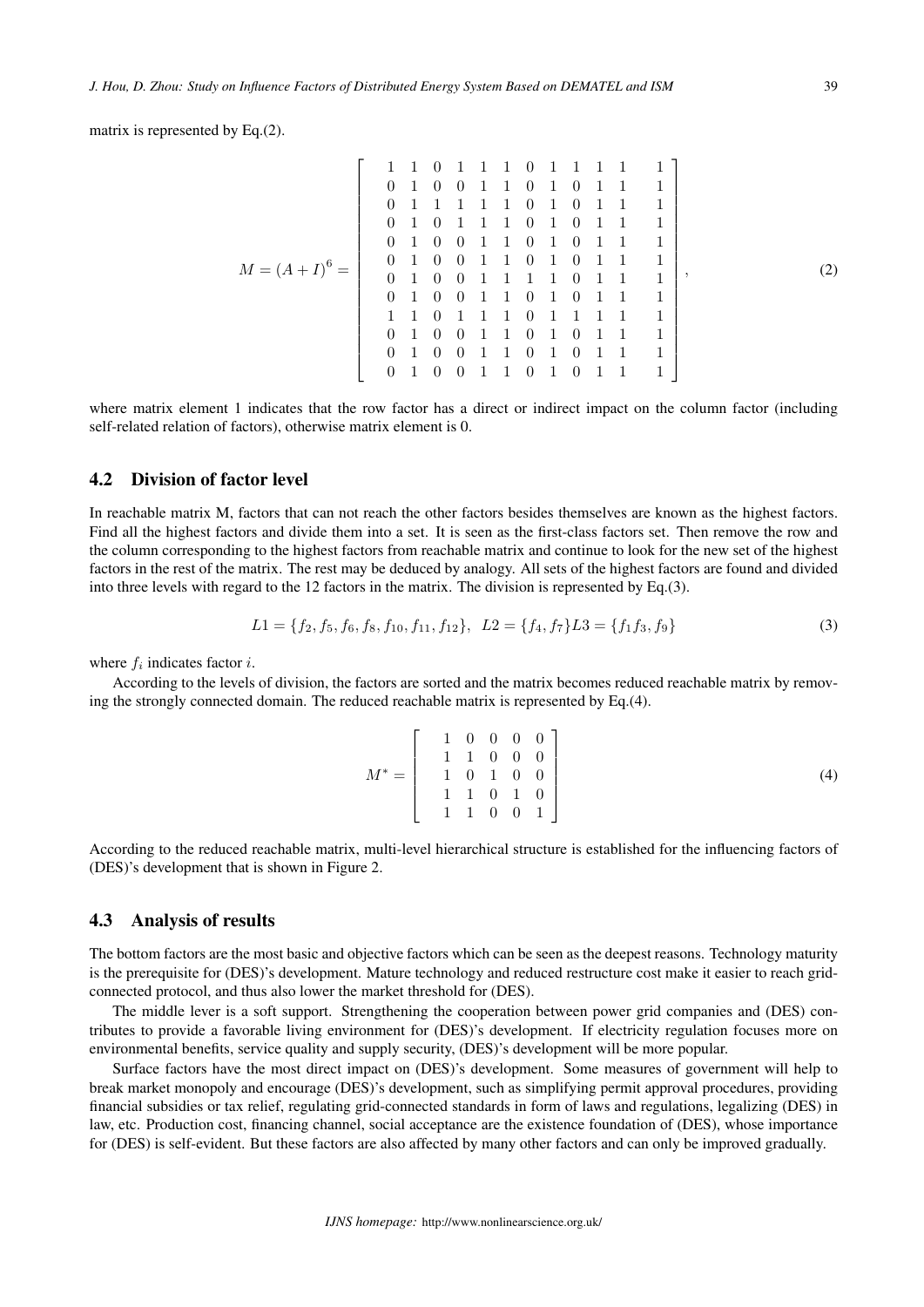

Figure 2: Multi-level hierarchical structure of factors.

## 5 Conclusion

In this paper, DEMATEL and ISM methods are applied to study the influence factors of (DES). The conclusion presents not only the most important factors and the fundamental factors but also the relationship of all the factors. The most influential factors are grid-connected technology and technology maturity. They are the most fundamental problem for (DES)'s development and affect the other factors. So technology should be developed firstly. Social recognition, laws and regulations and production cost have the most direct impact on (DES)'s development. They are the most realistic problems for (DES)'s further development.

### Acknowledgments

This work is funded by the National Natural Science Foundation of China (70873058), by the Humanities and Social Sciences Fundation of Ministry of Education (08JA630041), by the Innovation group Foundation of Nanjing University of Aeronautics & Astronautic (Y0846-091), by the major projects of National Social ScienceFundation (08&ZD046).

## **References**

- [1] G.Pepermans. Distributed generation: definition, benefits and issues. *Energy Policy*,33(2005)(6):787-798.
- [2] Kari Alanne, Arto Saari. Distributed energy generation and sustainable development. *Renewable and Sustainable Energy Reviews*,10(2006)(6): 539-558.
- [3] Xu jianzhong. Using energy scientifically and distributed energy system. *China Energy* ,27(2005)(8):10-13.
- [4] Hongbo Ren, Weijun Gao, Weisheng Zhou. Multi-criteria evaluation for the optimal adoption of distributed residential energy systems in Japan. *Energy Policy*, 39(2009)(12):5484-5493.
- [5] Joshua M.Pearce, Paul J.Harris. Reducing greenhouse gas emissions by inducing energy conservation and distributed generation from elimination of electric utility customer charges. *Energy Policy*, 35(2007)(12): 6514-6525.
- [6] Shu Jie, Zhang Xian-yong, Shen Yu-liang. The algorithm and application in power sources planning and designing for micro-grid based on distributed renewable energy. *Control Theory & Applications*,27(2010)(5):675-680.
- [7] LI Hongwei. Thermal-economic optimization of a distributed multi-generation energy system–A case study of Beijing. *Applied Thermal Engineering*, 26(2006)(7):709-719.
- [8] Jarmo Söderman. Structural and operational optimisation of distributed energy systems. *Applied Thermal Engineering*, 26 (2006)(13): 1400-1408.
- [9] Karl Magnus Maribua. Distributed energy resources market diffusion model. *Energy Policy*,35(2007)(9): 4471- 4484.
- [10] Huang dong-feng. Analyses on promotion of distributed generation. *Energy engineering*, 1(2005):7-10.